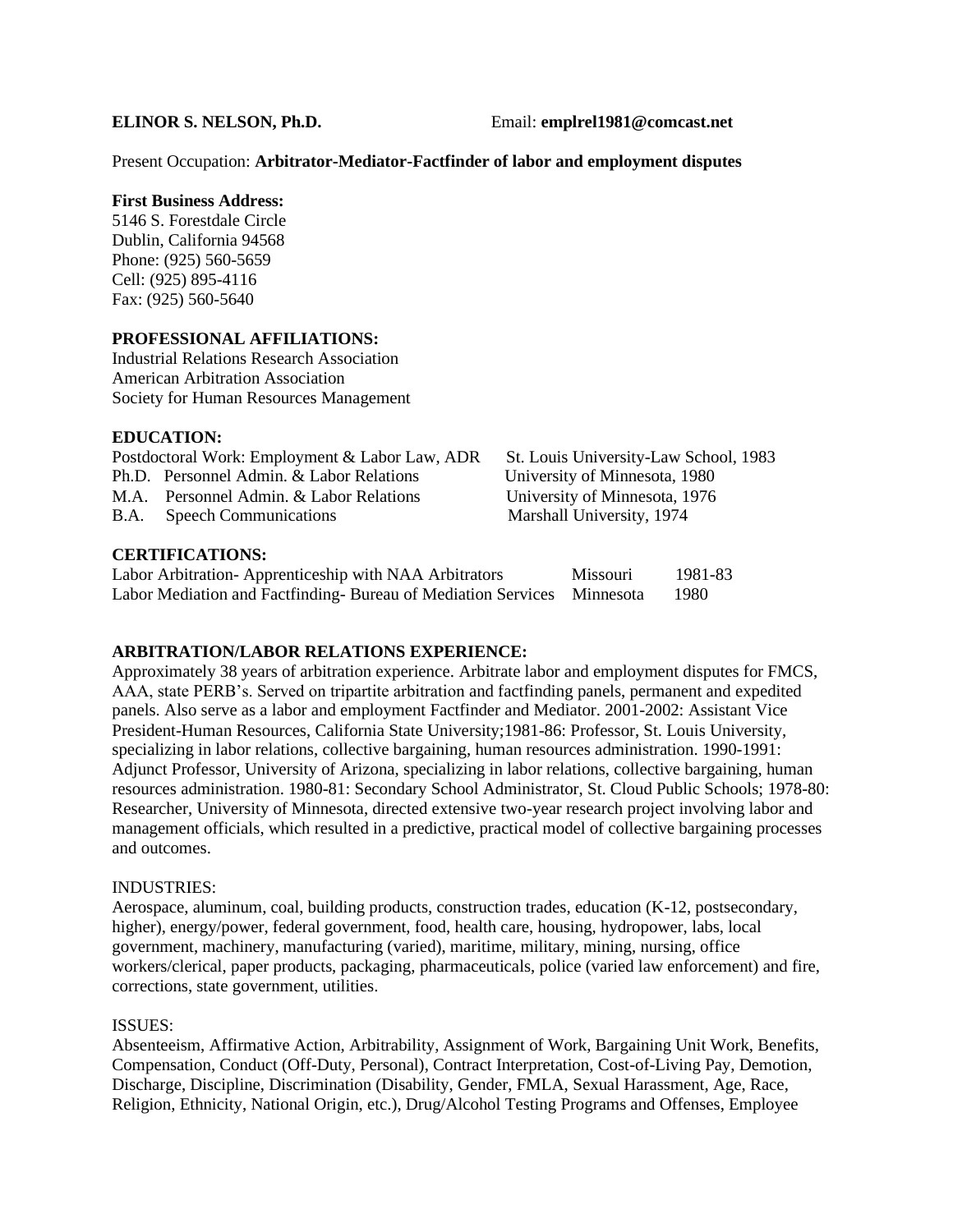Investigations, Fair Labor Standards Act (FLSA), Family Medical Leave Act (FMLA), Hiring Practices, Holiday, Insubordination, Job Assignment, Job Classification, Job Evaluation, Job Posting and Bidding, Layoffs/Bumping/Recall Rights, Leaves of Absence, Management Rights, Merit Pay, Past Practices, Performance Appraisals, Promotion, Rates of Pay, Retirement, Safety/Health Conditions, Schedule of Work, Seniority, Sexual Harassment, Sick Leave, Subcontracting/Contracting Out, Substance Abuse, Suspension, Tardiness, Training Programs, Union Business, Union Security, Working Conditions, Wages.

## **PERMANENT PANELS**

AFGE/U.S. General Services Administration IBEW/Alaska Court System Alaska Public Employees Association/State of Alaska Alaska State Employees Association/State of Alaska

## **ARBITRATION ROSTERS:**

FMCS; American Arbitration Association; Washington PERC; Alaska PERB; Montana PERB; Hawaii PERB; New Mexico PERB; Nevada PERB; California PERB; CSMCS; Idaho PERB; Los Angeles City ERB; Los Angeles County ERC

## **PUBLISHED CASES:**

California Public Employee Relations Journal, U.C.-Berkeley, April 2004 (No. 165), pp. 69-70. California Public Employee Relations Journal, U.C.-Berkeley, June 2012 (No. 206) BNA Labor Arbitration Reports (online), 1996 LA Supp. 201052, pp. 1-13. Labor Arbitration Awards 89-2 ARB 8533 Labor Arbitration Awards 92-2 ARB 8535

# **SIGNIFICANT PUBLICATIONS:**

"Organizational and Process Characteristics Determining Collective Bargaining Outcomes in Public Education: A Comparative Case Analysis," Doctoral Dissertation, University of Minnesota, 1980.

# PER DIEM FEE: \$1,800 DOCKETING FEE: \$100

# **CANCELLATION FEE:** (See Below)

**Grievance Arbitration:** \$1,800 for each scheduled or used hearing day, and for research, study, writing, and preparation of the Opinion and Award. A hearing day is any portion of a day up to eight hours. Research, writing, study, and preparation of the Opinion and Award will be prorated accordingly. \$225 per hour for prehearing motions, research, and study time plus all related expenses. No charge for one, simple prehearing conference call (maximum time: 15 minutes) with parties to set a hearing date(s). **Interest Arbitration, Factfinding, Labor Mediation:** \$1,800 for each scheduled or used hearing day, and for actual research, study, writing, and preparation of the Opinion and Award/Fact-finding Report. A hearing day is any portion of a day up to eight hours. Research, writing, study, and preparation of the Award/Report will be prorated accordingly. \$225 per hour for prehearing motions and study time plus all related expenses. No charge for prehearing teleconference (max. time: 30 minutes) to set hearing date. **Travel Time:** Per Diem fee listed above is charged for any portion of a travel day up to eight hours. Travel time over eight hours in one day is prorated.

**Expenses:** Charges for all travel expenses (e.g., airfare, ground transportation, car rental, driver, hotel, meals, gasoline, automobile mileage at IRS expense rate, etc.). Charges for copying, postage, mailing, binding, telephone, fax, office supplies, administrative assistant, and all other, related office expenses. **Cancellation Policy:** Per diem rate for each hearing day scheduled if less than 14-day notice; one-half per diem for each hearing day canceled if more than 14-day notice. If hearing is postponed and rescheduled with this arbitrator, postponement fee is one-half per diem rate for each hearing day postponed. For